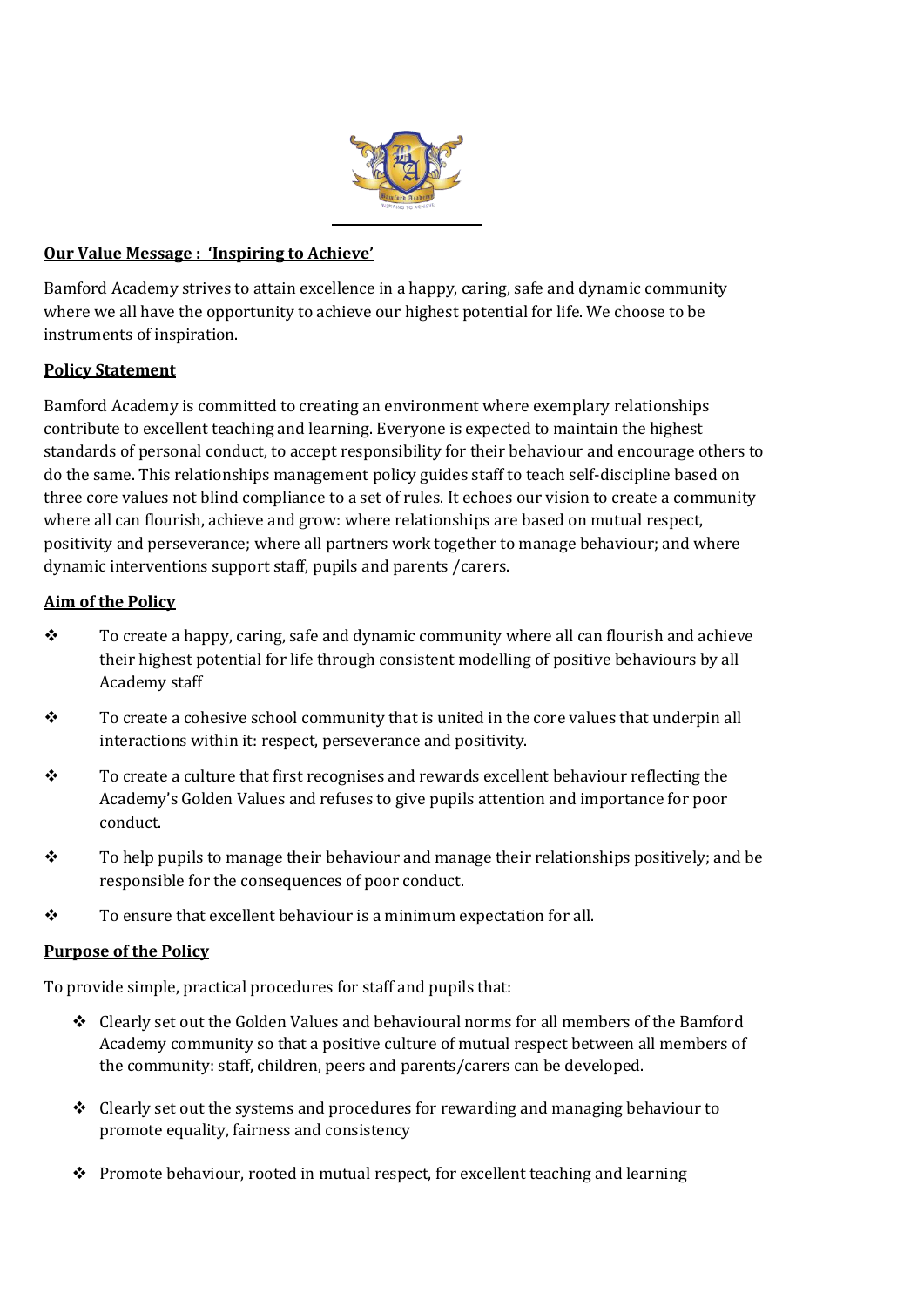- $\bullet$  Promote self esteem, self discipline, proper regard for authority and positive relationships rooted in mutual respect
- $\div$  Teach appropriate behaviour through positive interactions
- Encourage positive relationships among parents, staff and children

### **Underpinning legislation**

This policy has due regard to all relevant legislation and statutory guidance, including but not limited to, the following:

- Education Act 1996
- Education Act 2002
- Equality Act 2010
- Educations and Inspections Act 2006
- Health Act 2006
- The School Information (England) Regulations 2008
- DfE (2016) 'Behaviour and discipline in schools'
- DfE (2018) 'Sexual violence and sexual harassment between children in schools and colleges'
- DfE (2018) 'Mental health and behaviour in schools'
- DfE (2015) 'Special educational needs and disability code of practice: 0 to 25 years'
- DfE (2013) 'Use of reasonable force'
- Voyeurism (Offences) Act 2019

#### **Promoting Mutual Respect**

In order to have respect for others we must all: adults and children alike; understand that we are all equal, irrespective of age, colour, religion, or position. We each have a right to be heard and each person's point of view has equal importance. Within school, through 'Philosophy for Children, Assembly themes and character education, Religious Education and P.S.H.E., children and adults will promote this attitude.

#### **Consistency**

We acknowledge that consistency lies in the behaviour of all adults and not simply in the application of procedure. It is the determination of each and every member of staff to hold firm to the school's golden values and consistently model positive adult behaviours and the Academy's blueprint (see Appendix 1) which is displayed throughout the school environment. Where pupils feel treated as valued individuals they will respect adults and accept their authority. In order to promote the consistent implementation of this policy, we have kept the details simple to remember by referencing only **three** key guiding principles. Above all, this promotes the use of a consistent language; which helps to grow a culture of consistent expectations and the consistent management of behaviour.

#### **Bamford Academy's 3 Golden Values:**

- **1. Be positive**
- **2. Be respectful**
- **3. Persevere**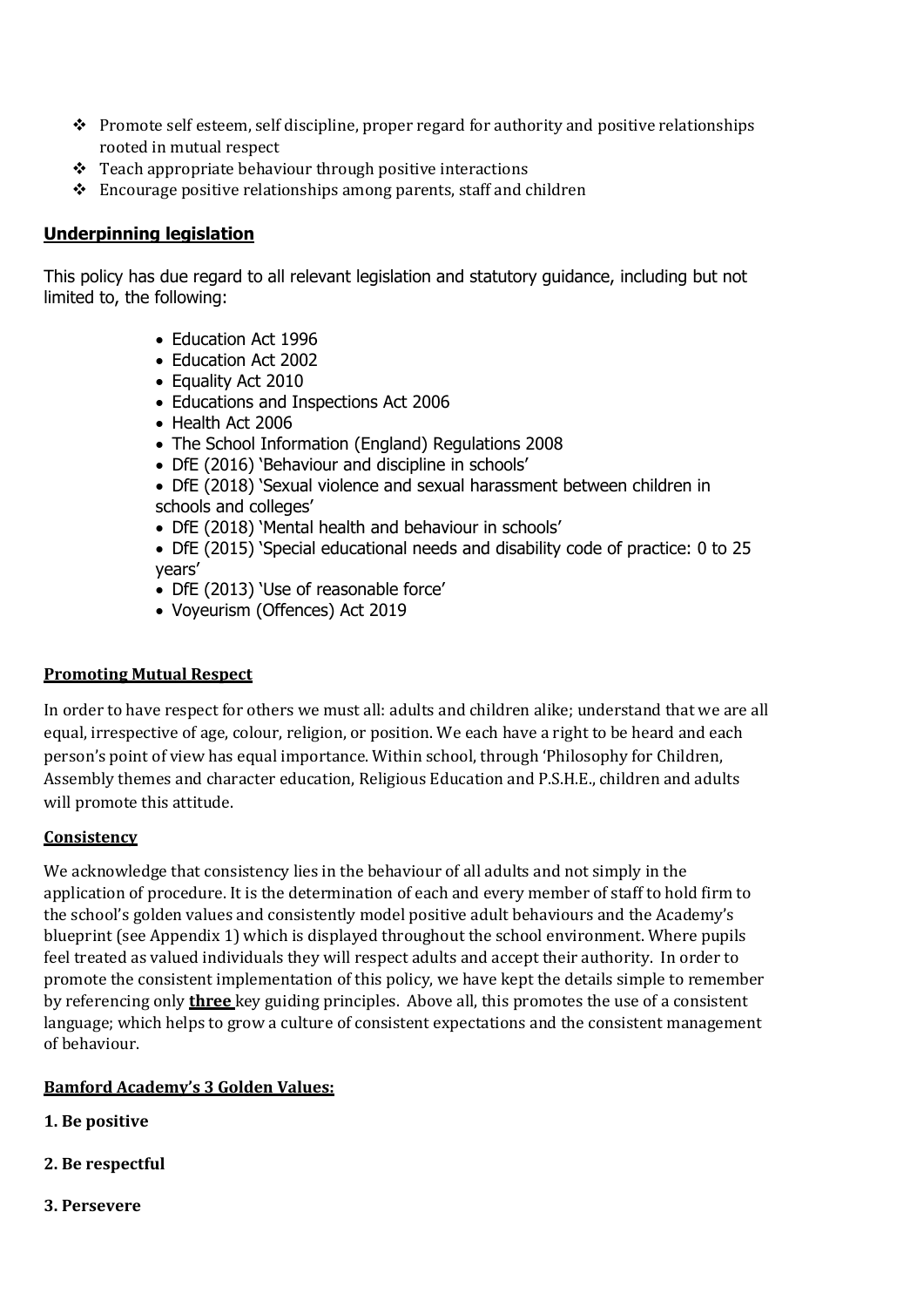### **We have 3 Visible Adult Consistencies:**

**1. Meet and Greet members of the Bamford Community with positivity and a gesture that requires no contact: (eg) a simple right hand placed over our heart and a slight bow to our head. We hope that this gesture will show respect to all.** 

**2. Use a chime and 'hand up' signal for silence or attention**

### **3. Recognise and reward excellent behaviour first**

### **Recognition and Rewards**

We acknowledge the importance of building a positive ethos within our school, and understand that praise is key in developing positive relationships, including those pupils who are hardest to reach. We aim to catch and reward individuals for doing the right thing. Children are rewarded for demonstrating behaviours that reflect the Academy's Golden Values throughout the school day, by all the adults in the school, and for demonstrating learning behaviours linked to the four Learning Muscles of : Resilience, Resourcefulness, Reflectiveness and Reciprocity.

Our staff understand the importance of marking moments where a child demonstrates desired behaviours through the use of sincere, positive, descriptive verbal praise and that a quiet word of personal praise can be as effective as a larger, more public reward. We praise the behaviours we want to see.

All staff at Bamford Academy recognise and reward behaviours as follows:

#### **'Over and Above' Rewards:**

#### **1. Dojo points**

**2. Postcards home / a personalised class reward system requiring the class to work together towards achieving a goal**

**3. Celebration Assembly**

## **4. Golden Time**

#### **Dojo Points**

We reward behaviours that demonstrate the school's golden values and learning behaviours through the instant reward of a Dojo point either on the Ipad, computer or through Dojo stickers. The electronic dojo system enables each child's parent to log in and can see over the course of a week, what types of behaviours their child is being rewarded for at school. At the end of each week a class dojo winner is announced and celebrated.

#### **Postcards Home**

Pupils are rewarded by all staff with 'Well Done !' postcards when they have completed an exceptional piece of work; have shown an exceptional level of perseverance and effort in completing their work; or when they have persistently modelled positive behaviours that reflect the Academy's golden values.

## **Whole Class Personalised Rewards**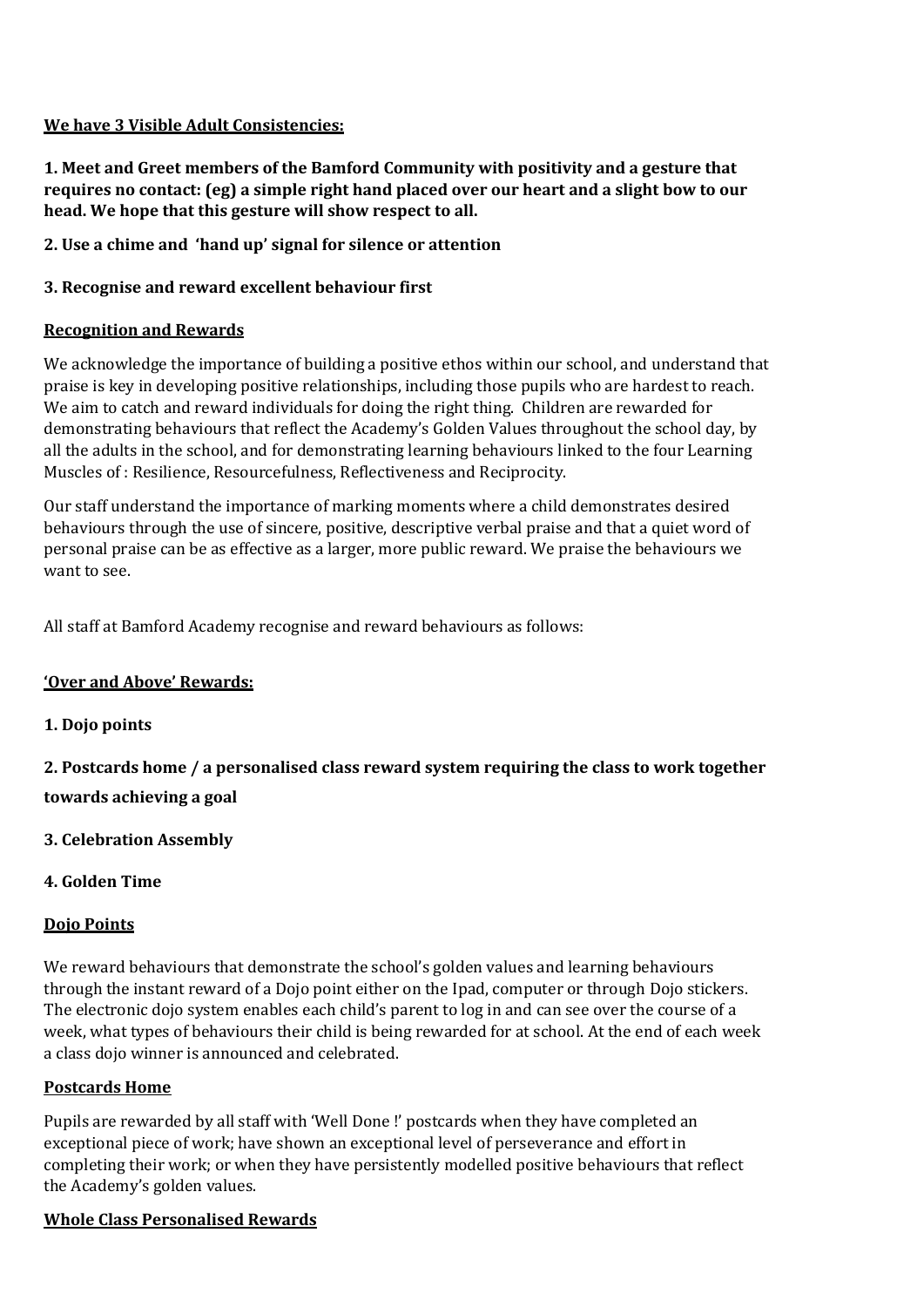Each class also runs a class reward system encouraging collaborative behaviours towards specific targets that are personalised to the class's interests and needs. Rewards are given for whole class collaborative behaviours in and around school by other members of the Academy staff. When 10 rewards have been collected (KS1) and 15 rewards (KS2), the class is rewarded with fun learning lasting no more than half an hour.

# **Celebration Assembly**

Each Friday the Academy celebrates and recognises pupil achievements in a special Class Celebration Assembly. Each class teacher rewards the pupil who has collected the highest number of Dojo Points during the week and rewards a pupil for outstanding achievement during the week. Both these awards are announced in the Class Celebration Assembly with children being presented with a golden tie to wear, a certificate, achievement plaque /trophy and a piece of paper linked to their reward for them to record and return to school to be placed in a class achievement book(not in UKS2). Parents are secretly informed through a text messaging service. Both the Dojo Winner and the Achievement Pupil receive special privileges during the week such as: being able to line up in their class line first and other class based special responsibilities.

The Academy rewards attendance at school through termly 100% attendance badges and the weekly presentation in Celebration Assembly to the class with the highest attendance of "Cool Chick' and an extra five minutes at playtime determined by the class teacher.

In addition to this, we recognise outstanding achievements of individual pupils or group/teams of pupils, in wider curricular activities both within and outside of school and celebrate these in class celebration assembly.

# **Golden Time**

At the end of every week, every child is given 10 minutes of Golden playtime to reward them for consistently demonstrating the school's golden values. This is a time which celebrates 'goldeness'. Any child who has not shown consistent golden behaviour during the week, will have golden time taken away where they will sit with a member of staff and reflect on the incident and the positive choices they can make.

## **Team Awards**

When starting at Bamford Academy, children are assigned to one of four teams: Rubellite (red), Kyanite (blue), Malachite (green), Citrine (yellow). One boy and one girl in each team in Year Six, who have demonstrated exemplary behaviour throughout school, are appointed Team Captains for the year.

Each Friday team captains award the Dojo Winner certificates in the Celebration Assembly and prepare a short presentation for the assembly to inform the whole school of the total number of dojo points collected by each of the teams ; with the winning having their colour ribbons displayed on the school cup and displayed for the week outside the Principal's office.

At Bamford Academy, we want to foster an ethos of a school community and so where we are able we aim to promote team ethos through team events such as curriculum days; Sports Day etc.

#### **Stepped Sanctions for Managing Behaviour**

Behaviour management begins at classroom level with consistently positive modelled behaviour by all school adults. Engagement with learning is always the primary aim. For the vast majority of pupils a gentle reminder or nudge in the right direction is all that is needed. Staff will consistently use deescalation strategies to uncover the causes of the behaviour so that these can be addressed and the child can return to their learning. At some points the causes of the behaviour may need to be deferred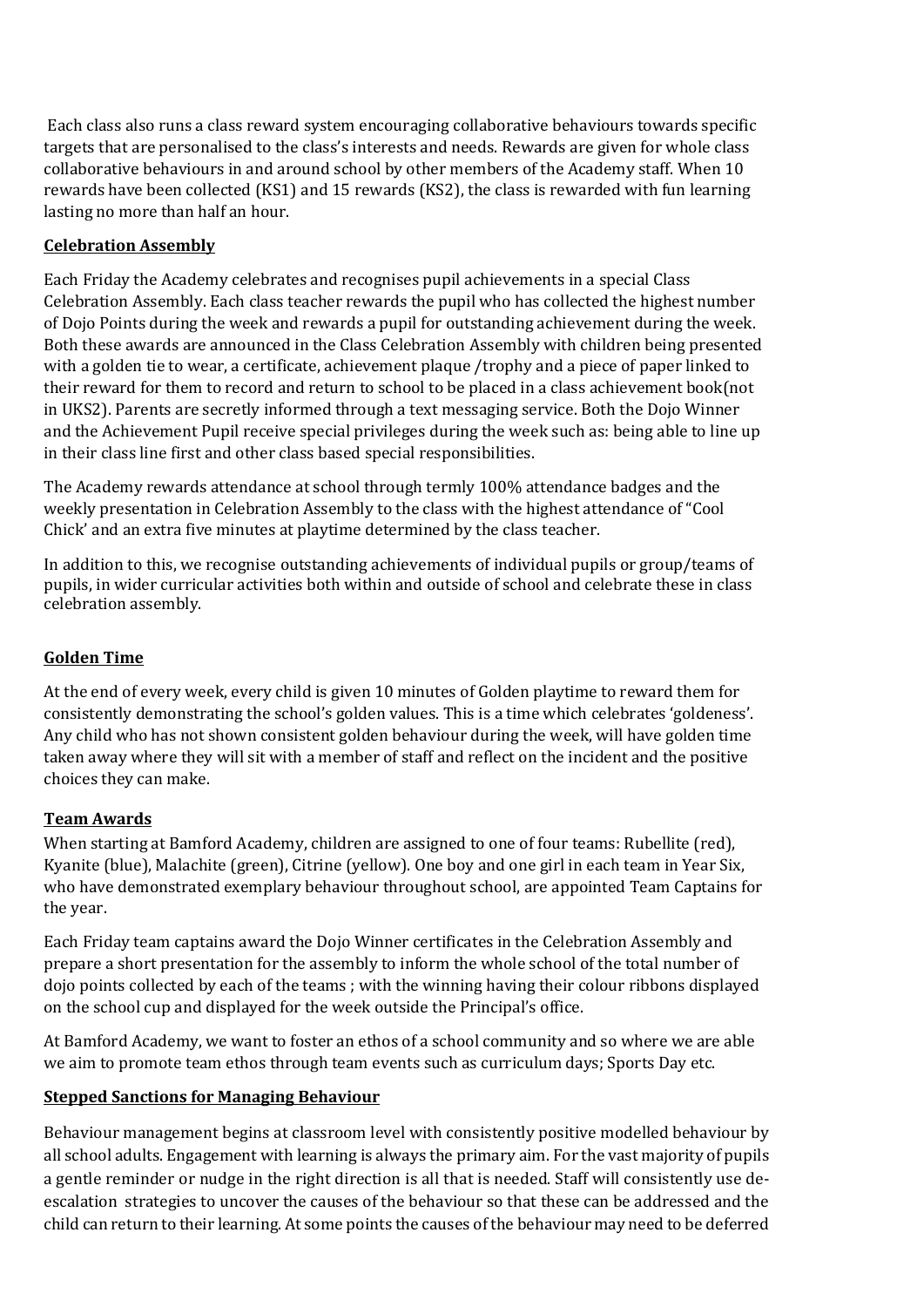to a time when a longer conversation is able to take place – this will be as soon as is practically possible following the behaviour. In some instances, the causes of the behaviour may require the member of staff to refer to other school staff with responsibility such as the SENDCo or to external agencies in order to support the and safeguard the child.

Stepped Sanctions should always be gone through with care and consideration, taking individual needs into account where necessary and making reasonable adjustments where these are linked to a pupil's identified needs: although there are occasions when it is necessary, every minute a pupil is out of lesson is one where they are not learning. All pupils must be given 'take up time' in between steps to encourage the pupil to make the appropriate and responsible choices in managing their own behaviour and promoting self-discipline. Steps should not be leapt over or accelerated through for low-level disruption.

All Academy staff will manage behaviour in a calm, positive, respectful manner and act appropriately and consistently in the best interests of the child.

## **Bamford Academy's Stepped Sanctions.**

These stepped sanctions are visually displayed in each classroom so that children can see how and where their behaviour aligns to each of these steps. In Early Years Foundation Stage and Key Stage 1, children will have their names displayed against these stepped sanctions.

**STEP1 ; Warning** : The adult will communicate their concern to the child using de-escalation strategies LEAP (Listen , Empathise, Ask, Paraphrase, Summarise) this is shown on the academy blueprint with the focus being to keep intact a trusting relationship. The adult will support the child to resolve the cause of the behaviour and request for the child to show the golden behaviour and return to their learning. The learner is asked to think carefully about the choices they make before they move to ' Class Time Out.'

**STEP 2: Time In Reflection:** The learner reflects on their behaviour away from the rest of the group where they were working (but within the classroom environment). The EYFS and Key Stage 1 this will be aided by the visual prompt of a 'Thinking Tree'. This should last no longer than 5 minutes in EYFS; 7 minutes in KS1 and 10 minutes in KS2. The adult discusses the child's behaviour/choices and helps the child to reflect on making improved choices in the future. Visual prompts are displayed to aid this dialogue.

As the child returns to their learning, the adult will monitor the child's behaviour. The child should be thanked when they return to their learning and make the correct choices. The child's class teacher records the time out in Arbour.

If the behaviour escalates further or continues, the staff member will use de-escalation strategies of REACT shown on the behaviour blueprint. The child will be given a short period of take up time before being removed from class and progressing to a Time Out to the Key Stage leader.

**STEP 3; Time out to Key Stage Leader** or other appropriate staff member: The learner is asked to reflect on their behaviour outside of their learning environment. A white reflection card is completed in Key Stage 2 that records the reflection and the discussion held with the Key Stage 2 leader / other appropriate member of staff – this a photographic copy of the completed white reflection slip is sent to the child's parent(s) /carer(s) by pasting using email address or school platforms. In EYFS and Key Stage 1, the key stage leader will contact the parent via telephone or school platforms to inform them and discusses with them their child's behaviour. This will happen at the end of the day or as soon as is practicable. The purpose of the meeting is to ensure consistency between home and school and for all parties to agree a way forward. It is the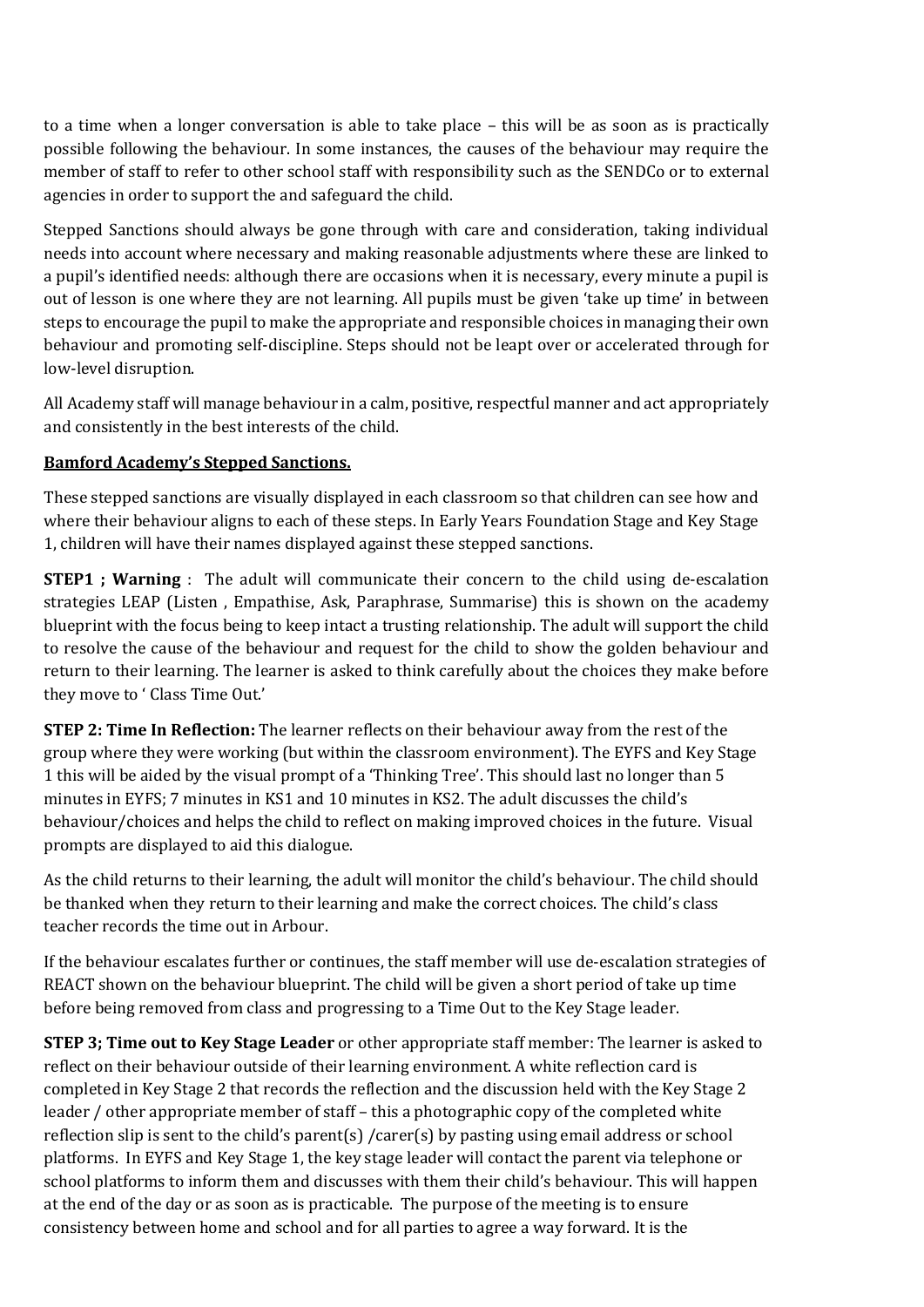responsibility of the KS leader to contact the parent and arrange this meeting. The child's class teacher records the Internal Time out in the school MIS Arbour and will assign the action to the KS leader in the school management system. Children will miss Golden playtime and reflect on the incident further if they have reached STEP 3 of the sanctions.

When the child returns to class, the class teacher / school adult meets with the child to restore and repair the damage to trust between them by using restorative questions set out in the blueprint – these are visually displayed around the Thinking Tree.

Behaviour can be an indication of unmet needs. Class teachers and Key Stage leaders will assess each child's needs when they reach a **Time Out to the Key Stage Leader** and make a referral to the pastoral team, SENDco or designated safeguarding leaders where appropriate.

The accumulative of sanctions starts afresh each morning / afternoon session. All behaviour that is managed at Step 2 and Step 3 is recorded in the school management system (Arbour) and monitored by the Pastoral leader. The Pastoral leader may arrange to discuss with parents and the child's class teacher to find a solution to the difficulties currently being faced by the child. This could be a social distanced home visit, a telephone call or a virtual meeting.

If the behaviour is of a violent nature, vandalism, bullying or racist nature, the stepped sanctions will be accelerated to the appropriate step. This type of behaviour is recorded as level 3 negative behaviours in the school management system and is assigned to a member of the Senior Leadership Team who will contact the parents/carers to discuss the incident. If the Principal decides the behaviour merits exclusion, the parents will be invited in to receive the relevant paperwork.

## **Roles and Responsibilities**

## **All staff will:**

- 1. Refer to '**Be Positivity, Be Respectful and Persevere'**
- 2. **Model** positive and respectful behaviours and language that build relationships both on the academy premises and online.
- 3. **Plan** lessons that engage, challenge and meet the needs of all pupils.
- 4. Ensure **praise** outweighs anything negative by at least a 5:1 ratio.
- 5. **Meet and greet** at the door.
- 6. Be **calm** and give 'take up time' when going through the steps. Prevent before sanctions.
- 7. **Follow** up every time, retain ownership and support a child in Time In Reflection through dialogue with pupils. Record behaviours at Class Time In Reflection level and Time Out to Key Stage leader level
- 8. **Never ignore** or walk past pupils who are behaving badly.
- 9. **Work in partnership with parents / carers** to support positive pupil relationships and behaviour.
- 10. **Refer pupils** to the school pastoral team, SENDCo and designated safeguarding leader when required.

#### **Middle Leaders:**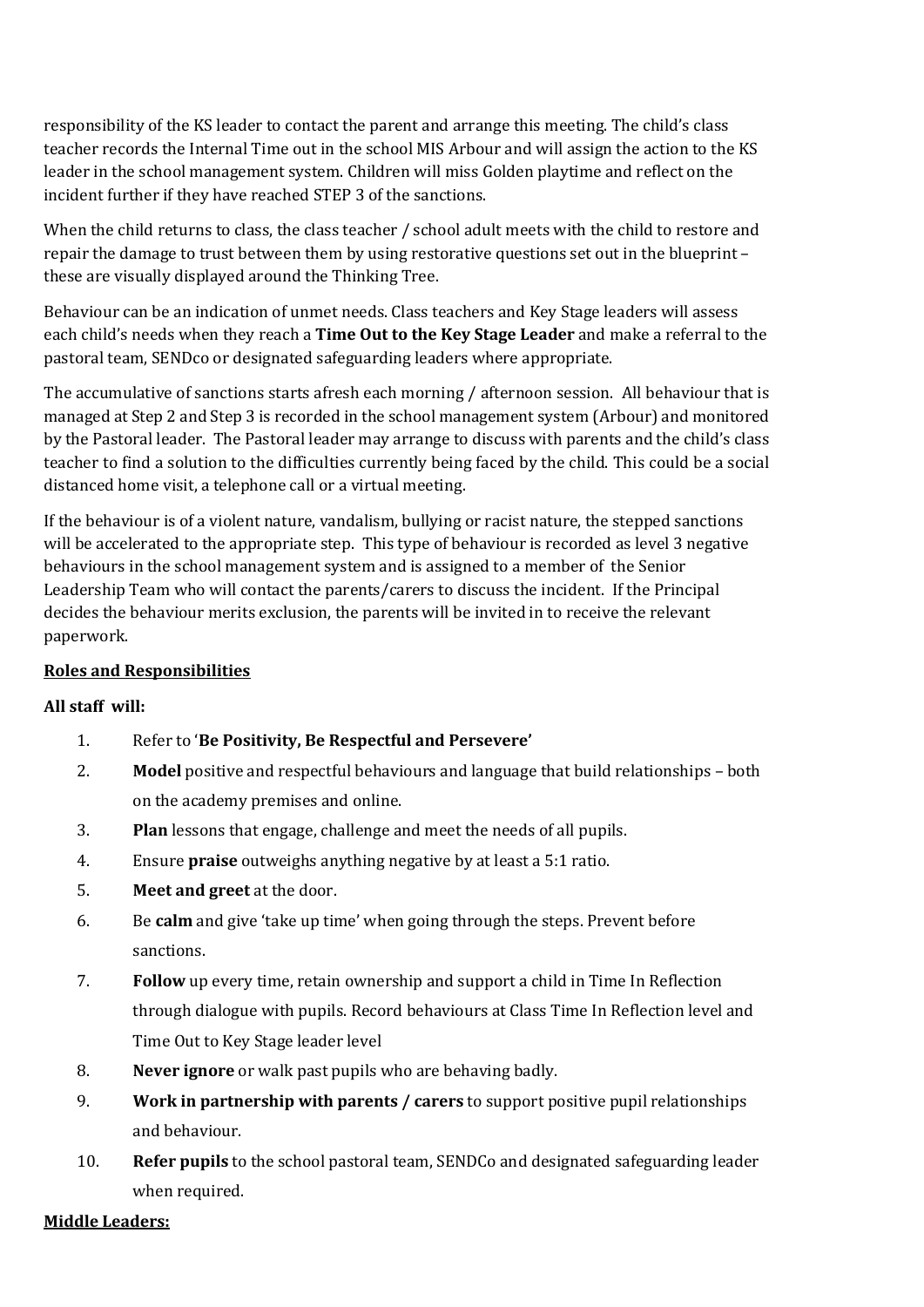Middle leaders are not expected to deal with behaviour referrals in isolation. Rather they are to stand alongside colleagues to support, guide, model and show a unified consistency to the leaners.

### **Key Stage Leaders /Peacocks Leaders will:**

- 1. Meet and greet pupils at the beginning of the day
- 2. Be a visible presence in their Key Stage to encourage and reward appropriate conduct, behaviours and values.
- 3. Support staff in rebuilding positive relationships with children referred to them at Step 3 of the sanctions, and discuss any underlying unmet needs with staff and possible referrals that may be required
- 4. In KS2 Ensure that a photograph of the child's white reflection slip is emailed or sent to parents through school platforms. EYFS /KS1 - contact the parent via telephone or school platforms to inform them and discusses with them their child's behaviour
- 5. Regularly celebrate staff and pupils whose efforts go above and beyond expectations
- 6. Encourage the use of dojos and postcards home for rewarding behaviours
- 7. Regularly share good practice within the key stage
- 8. Ensure staff training needs are identified and staff are supported in the implementation of the policy
- 9. Support colleagues in Restorative Meetings and support them in devising and implementing Individual Behaviour Plans
- 10. Liaise with the Pastoral Leader in monitoring and evaluating key stage and Peacocks Behaviour

#### **Senior Leaders**

Senior leaders are not expected to deal with behaviour referrals in isolation. Rather they are to stand alongside colleagues to support, guide, model and show a unified consistency to the leaners.

Senior leaders will:

- 1. Meet and greet pupils at the beginning of the day
- 2. Be a visible presence around the school and especially at unstructured times
- 3. Celebrate staff, leaders and pupils whose effort goes above and beyond expectations
- 4. Regularly share good practice
- 5. Support middle leaders in managing pupils with more complex or entrenched negative behaviours
- 6. Use behaviour data to target and assess school wide relationship management and practice
- 7. Regularly review provision for pupils who fall beyond the range of written policies
- 8. Liaise , where necessary, with external agencies to ensure provision for children who struggle with the relationships management policy is appropriate and successful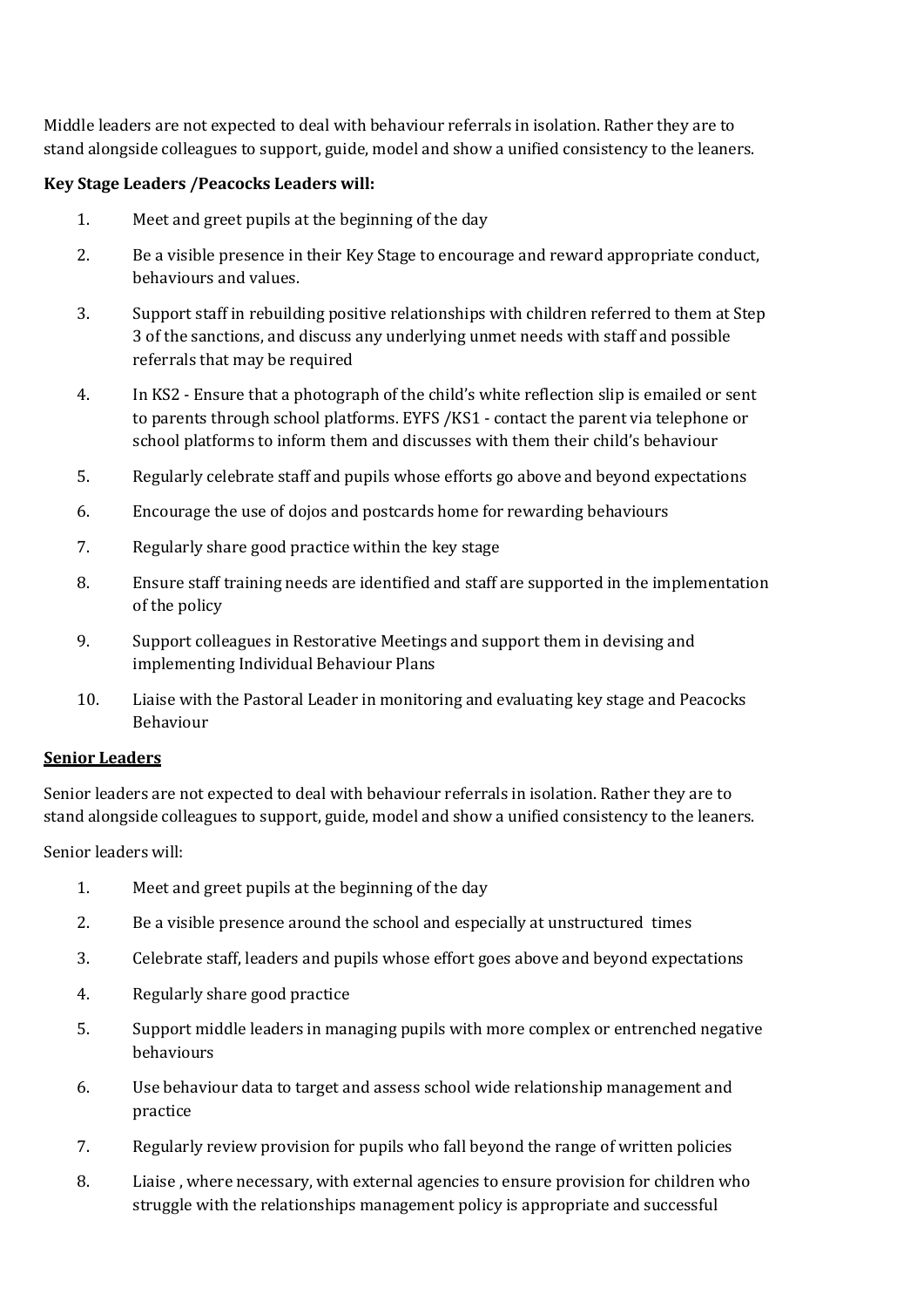9. Liaise with parents around pupil behaviour as needed

### **Lunchtime Behaviour**

At lunchtime, the midday staff model the Academy's golden values. These are transferred onto the child's dojo point system and count towards the total dojo points collected for that child. Lunchtime staff also follow the Academy's system of rewards and stepped sanctions however if the child reaches Step 3 of the Sanctions, the senior member of staff on duty that day is informed. All lunchtime staff will use de-escalation strategies as outlined in the blueprint and in this policy. The SL on duty will contact parents where this is necessary and add to the record on Arbour completed by the member of staff reporting the initial behaviour. A class buddy system will used to ensure pupil safety at lunchtimes and to ensure all pupils have enjoyable playtimes.

## **Peacocks**

The 'Before and After School Peacocks Club' adopts the ethos and the systems of the Academy's Relationships Management policy. Each week, one child is awarded a yellow tie at Peacocks for excellent behaviour or achievement.

Peacocks staff follow the stepped sanction however at Step 3 (where an internal referral is needed) the child is sent to the Peacocks leader and in her absence the deputy leader. If the behaviour is of a violent nature, vandalism, bullying or racist nature, the behaviour will be referred to a member of the senior leadership team on site. Should there not be a member on site, the incident will be referred to them on CPOMs so that it can be dealt with at the start of the next day.

## **Special Educational Needs**

When a child is identified as having specific behavioural difficulties in managing their behaviour, a personalised behaviour plan will be developed between the key adults linked with the child and interventions will be put in place to support the pupil to improve his/her behaviours and manage their relationships. This plan will be monitored and reviewed regularly by all parties involved. Where required, the school will liaise with external agencies in order to support the child /family with managing the difficulties identified. Reasonable adjustments will be made in order to support a child with identified needs to build positive relationships showing the school's golden values.

## **Anti Bullying Policy**

The school aims to educate its pupils about 'what' bullying' is, the different forms it can take and assertive actions pupils can take to report any such instances. Through the school curriculum (Philosophy for Children; P.H.S.E and national Anti Bullying Weeks), the school aims to promote a zero tolerance to bullying in any form and treats any form of bullying as a serious incident. Further details can be found in the school's Anti Bullying Policy.

## **Use of Positive Handling**

All school staff have the power to use positive handling techniques that are reasonable and proportionate to the risk of a child causing injury to themselves or others, or damaging property> Positive handling will be used in order to maintain good order and discipline in the classroom. Staff will only use this power as a last resort when it is considered totally necessary to keep children and staff safe - they will have been appropriately trained. Parents/Carers will be informed where it has been necessary to use positive handling and a written record/plan will be kept relating to the event and to risk assess any further events.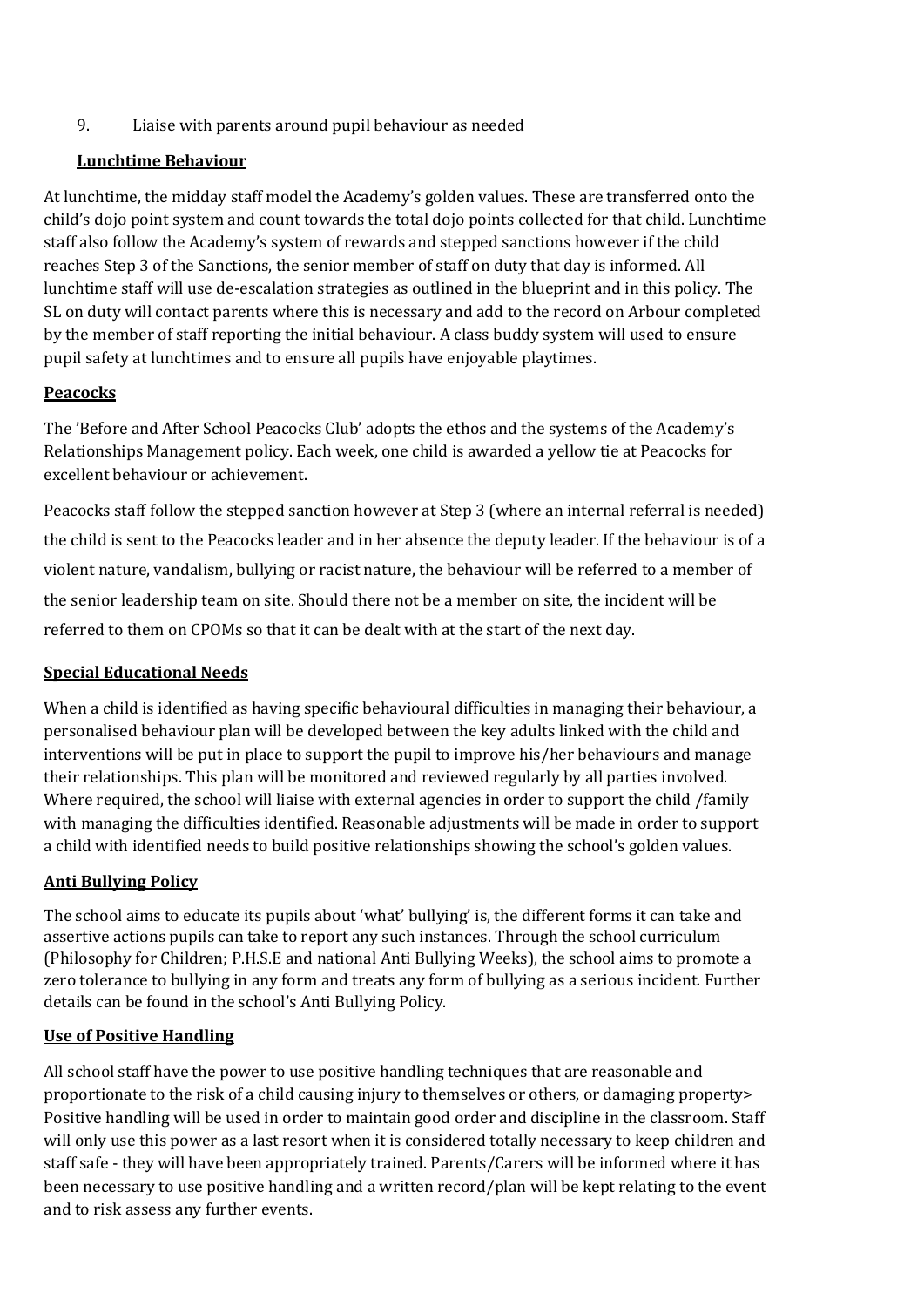## **Exclusions**

Exclusions are used in exceptional circumstances and will only be used when it is deemed necessary if either

(1) the behaviour shown endangers the health and safety and/or mental health and wellbeing of the child, their peers or staff members or

(2) all other behaviour management strategies have been exhausted and the child's behaviour is still to an extreme which seriously impairs his/her learning or the learning of his/her peers.

Fixed term or permanent exclusions may be invoked for any of the following behaviours, including but not limited to:

- Physical assault against a pupil
- Physical assault against an adult
- Verbal abuse / threatening behaviour against a pupil
- Verbal abuse / threatening behaviour against an adult
- Bullying
- Racist, gender-based, religious or homophobic abuse
- Sexual misconduct
- Drug and/or alcohol related behaviour
- Theft
- Persistent disruptive behaviour
- Putting health and/or safety of self or others at risk
- Cyber-bullying or victimisation/use of digital social media to intimidate

The Principal has the discretion to determine whether a particular behaviour warrants internal, fixed term or permanent exclusion.

### **Process for Exclusion**

The school will investigate the allegation(s) using Fair Access Protocols within the Guidance for Schools on Statement Taking (2019). Under GDPR, parents will only have access to their own child's statement regarding the issue. Paragraph 8 of the Statutory DfE guidance on exclusions states:

When establishing the facts in relation to an exclusion decision the head teacher must apply the civil standard of proof; i.e. 'on the balance of probabilities' it is more likely than not that a fact is true, rather than the criminal standard of 'beyond reasonable doubt.' This means that the head teacher should accept that something happened if it is more likely that it happened than that it did not happen.

The Principal will apply the DfE guidance on exclusions when making a decision to exclude. Once the decision has been made, the Principal will invite parents in and issue the relevant paperwork within 24 hours of the decision.

Fixed Term Exclusions 1-5 days: Parents can make representations to the governing body in writing.

Fixed Term Exclusions 6-15 days: Parents can request a meeting with the Pupil Discipline Committee to consider reinstatement.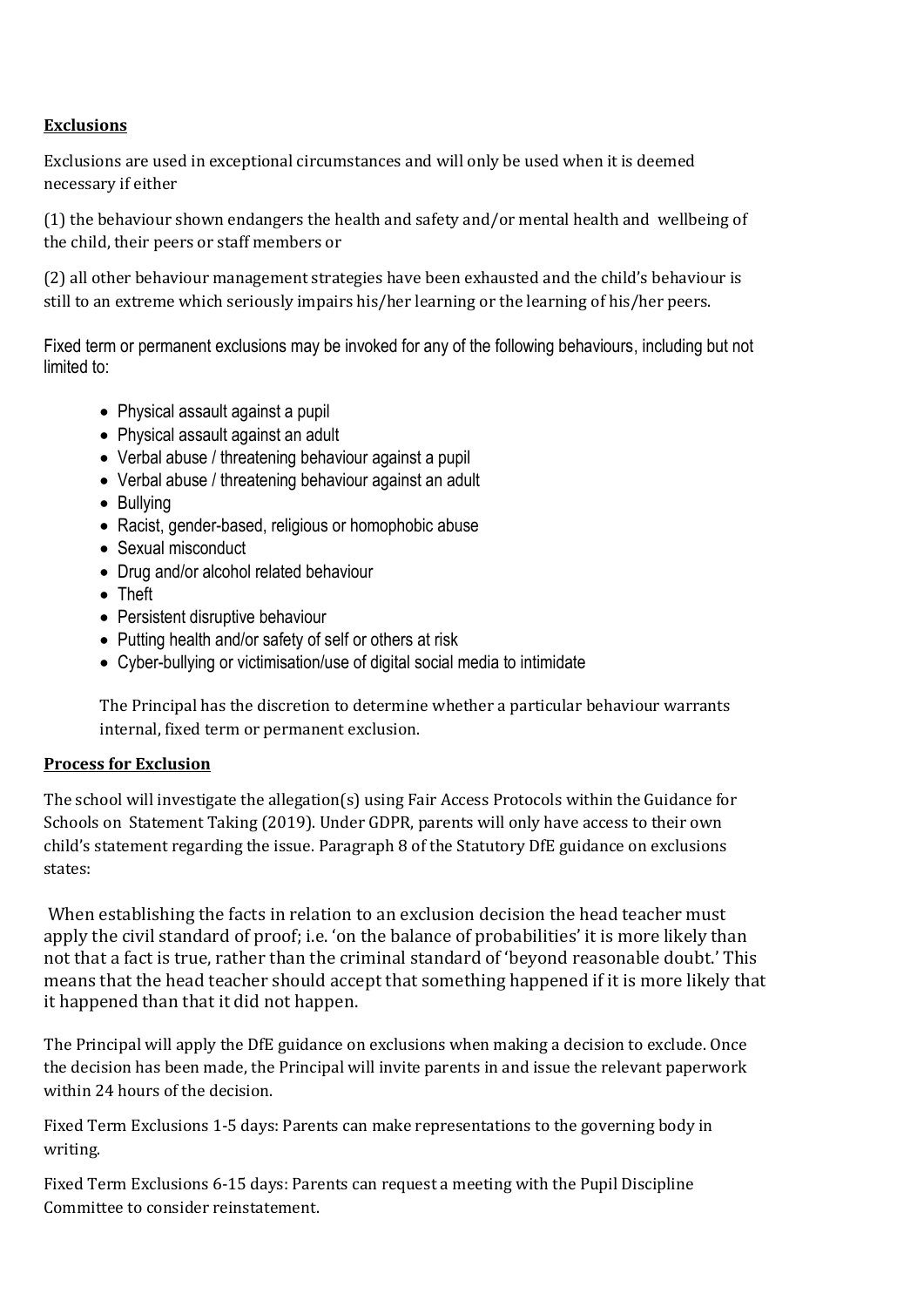Fixed Term Exclusions over 15 days: The Pupil Discipline Committee will meet to consider the exclusion. Parents can attend if they wish.

Permanent Exclusions: Parents can request an appeal hearing for governors to consider reinstatement.

### **Amendments to the Policy During School Closure due to Covid 19**

Several additional behaviours have needed to be brought into school to keep the community safe and control any transmission of the Covid 19 virus:

- $\triangleright$  Keeping a distance of 2m (where possible) from our friends and others
- $\triangleright$  Keeping our hands; our breathe and our feet to ourselves
- $\triangleright$  Having good respiratory hygiene: Catch it, bin it, kill it.
- $\triangleright$  Using only the equipment given to us
- $\triangleright$  Having good hand hygiene and washing /sanitising our hands regularly through the school day
- $\triangleright$  Walking on the left hand side of the corridor

These additional behaviours can be thought of as underlying behaviours of our golden values, particularly showing respect to ourselves and to others.

Where we are alerted to any instances of behaviour between pupils that are not representative of the academy's golden values, we will take the following steps:

#### **Monitoring and Evaluation**

This policy will be monitored by the Pastoral Leader and Key Stage Leaders and will be reviewed annually.

*I have read and understand Bamford Academy's Relationships Management Policy and will adhere to it at all times while in employment at the Academy.*

*Signed : \_\_\_\_\_\_\_\_\_\_\_\_\_\_\_\_\_\_\_\_\_\_\_\_\_\_\_ Date: \_\_\_\_\_\_\_\_\_\_\_\_*

*September 2021*